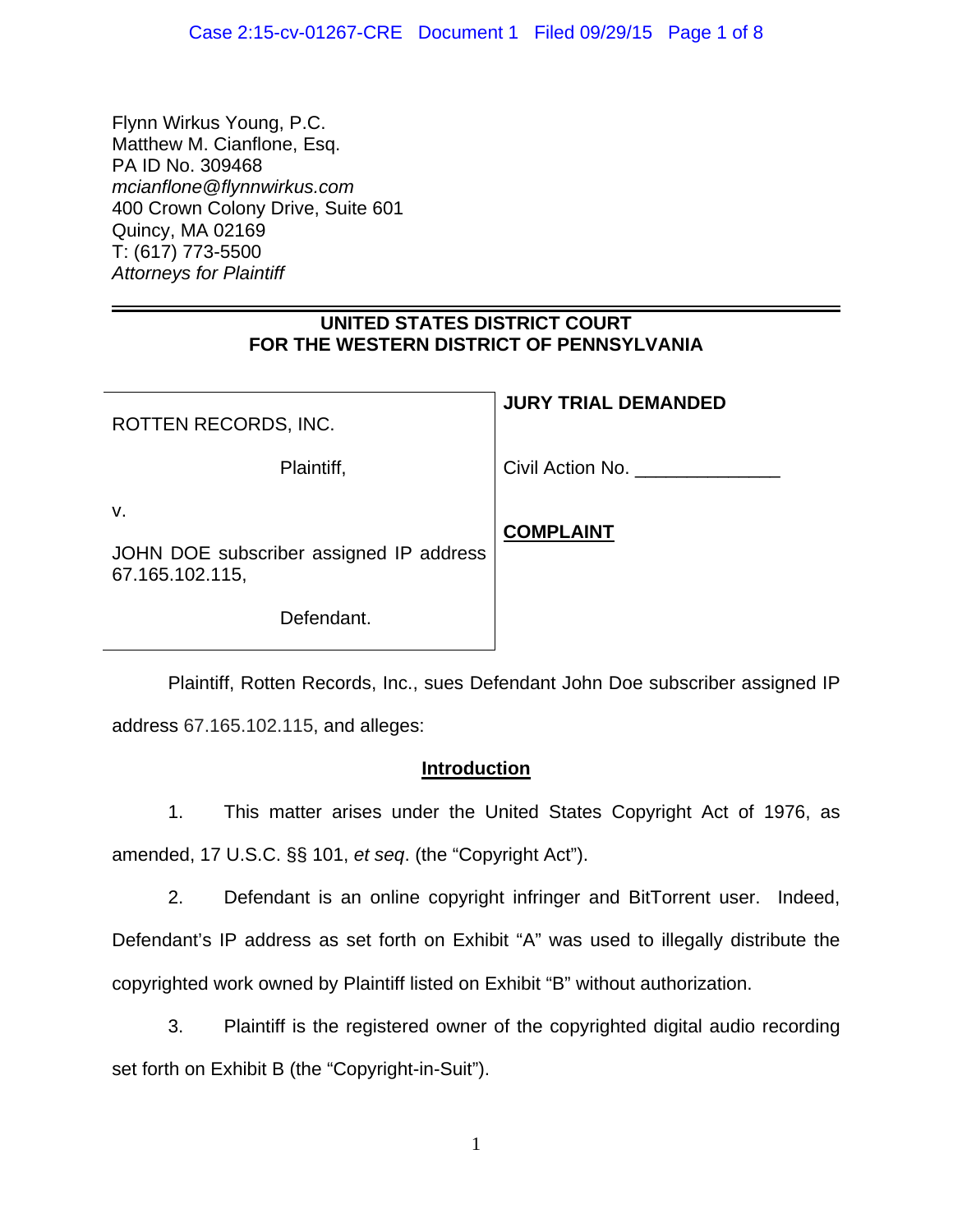#### **Jurisdiction and Venue**

4. This Court has subject matter jurisdiction over this action pursuant to 28 U.S.C. § 1331 (federal question); and 28 U.S.C. § 1338 (patents, copyrights, trademarks and unfair competition).

5. Plaintiff used proven IP address geolocation technology which has consistently worked in similar cases to ensure that the Defendant's acts of copyright infringement occurred using an Internet Protocol address ("IP address") traced to a physical address located within this District and, therefore, this Court has personal jurisdiction over the Defendant because: (i) Defendant committed the tortious conduct alleged in this Complaint in this State, and (ii) Defendant resides in this State and/or (iii) Defendant has engaged in substantial and not isolated business activity in this State.

6. Venue is proper in this District pursuant to 28 U.S.C. § 1391(b) and (c), because: (i) a substantial part of the events or omissions giving rise to the claims occurred in this District; and, (ii) the Defendant resides (and therefore can be found) in this District and resides in this State; additionally, venue is proper in this District pursuant 28 U.S.C. § 1400(a) (venue for copyright cases) because Defendant or Defendant's agent resides or may be found in this District.

#### **Parties**

7. Plaintiff is a corporation organized and existing under the laws of the State of Nevada and has its principal place of business located at P.O. Box 56, Upland, CA 91785.

8. Plaintiff only knows Defendant by his, her or its IP address. Defendant's IP address is set forth in the style of the case.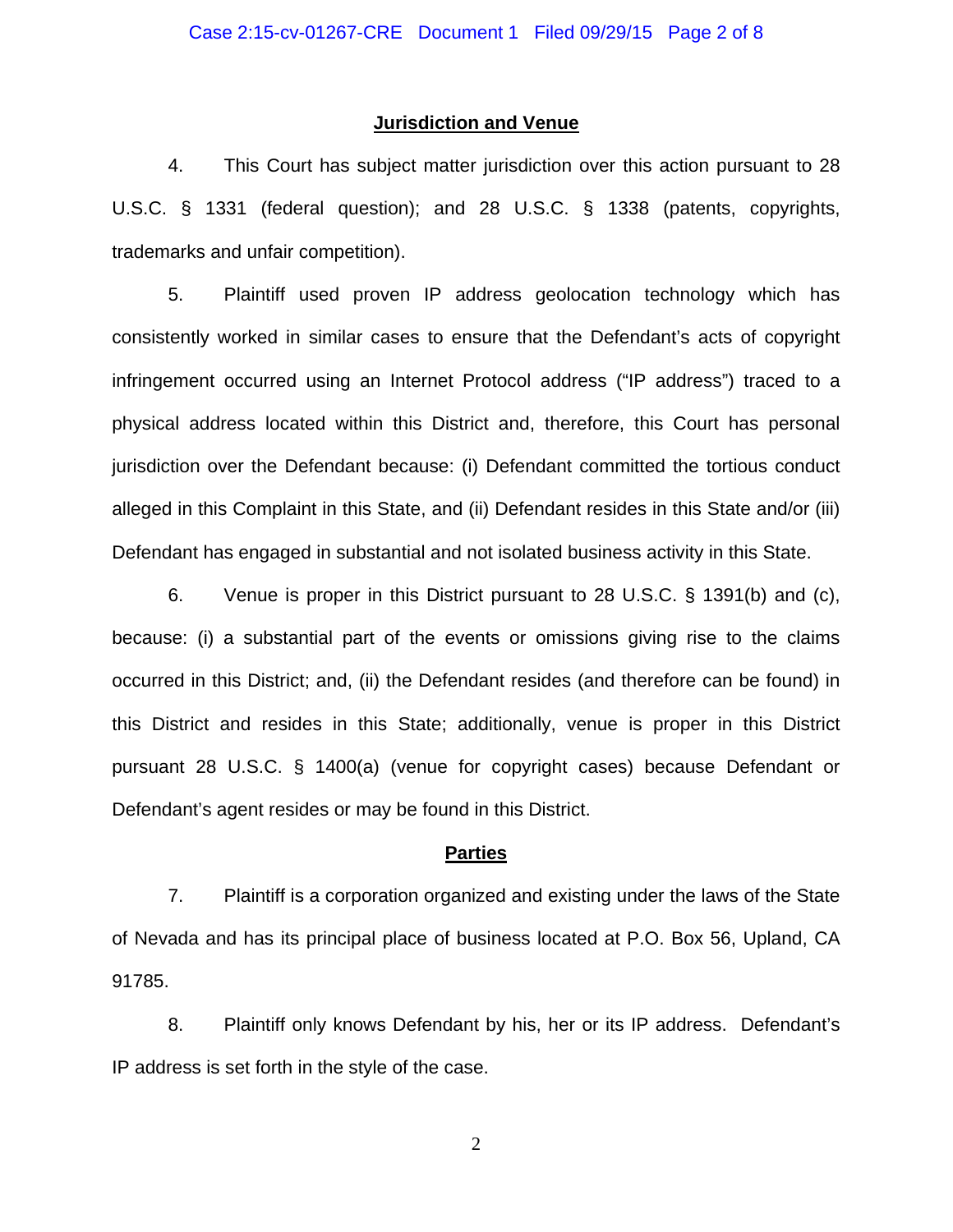9. Defendant's Internet Service Provider can identify the Defendant.

### **Factual Background**

### *I. Rotten Records Holds the Copyright to Widely Infringed Popular Songs*

10. Plaintiff owns the copyright to the Dog Fashion Disco albums "Experiments in Alchemy", "The Embryo's in Bloom", and "Adultery"("Album"), as listed in Exhibit A, which consists of a total of 32 songs.

11. The Album is being widely infringed through the BitTorrent peer-to-peer file sharing network.

## *II. Defendant Used the BitTorrent File Distribution Network to Infringe Plaintiff's Copyrights*

12. The BitTorrent file distribution network ("BitTorrent") is one of the most common peer-to-peer file sharing systems used for distributing large amounts of data, including, but not limited to, written publications, audiovisual works, music, movies and other digital media files ("Digital Media Files").<sup>1</sup>

13. BitTorrent's popularity stems from the ability of users to directly interact and communicate with each other in order to distribute a large file without creating a heavy load on any individual source computer and/or network. The methodology of BitTorrent allows users to interact and communicate directly with each other, thus avoiding the need for intermediary host websites which are subject to the Digital Millennium Copyright Act take-down notices and potential regulatory enforcement actions.

14. In order to distribute a large file, the BitTorrent protocol breaks a file into many small pieces. Users then exchange these pieces among each other, instead of

 $\overline{a}$ 

 $1$  NetNames found in their September 2013 report, "Sizing The Piracy Universe," that 78.1% of all music on BitTorrent was infringing on copyright.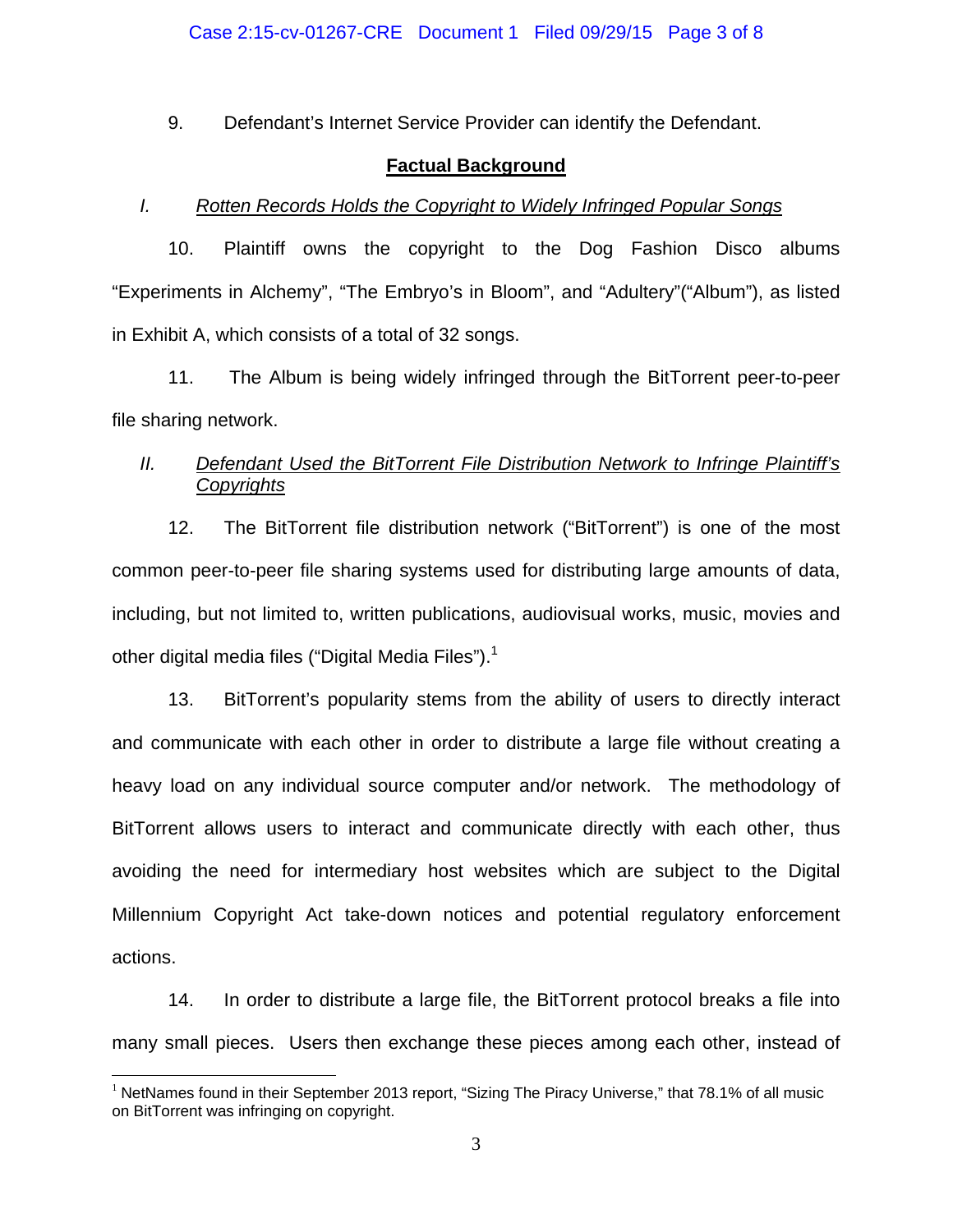#### Case 2:15-cv-01267-CRE Document 1 Filed 09/29/15 Page 4 of 8

attempting to distribute a much larger digital file.

15. After the infringer receives all of the pieces of a digital media file, the infringer's BitTorrent client software reassembles the pieces so that the file may be opened and utilized.

16. Each piece of a BitTorrent file is assigned a unique cryptographic hash value.

17. The entirety of the digital media file also has a unique cryptographic hash value ("file hash"), which acts as a digital fingerprint identifying the digital media file (e.g., a song). Once infringers complete downloading all pieces which comprise a digital media file, the BitTorrent software uses the file hash to determine that the file is complete and accurate.

18. Plaintiff's infringement detection company, Rightscorp, Inc. ("Rightscorp"), established a direct TCP/IP connection with Defendant.

19. Rightscorp downloaded several digital media files (the "Infringing Files") from Defendant. The Infringing Files are copies of Plaintiff's work. The Infringing Files are owned by Plaintiff.

20. Plaintiff is the owner of the work in the Infringing Files which is registered with the U.S. Copyright Office. See Exhibit B for the work's copyright registration information.

21. Plaintiff did not authorize its copyrighted work to be distributed via the BitTorrent protocol. Instead, the initial seeder illegally uploaded the work to BitTorrent and distributed it to numerous other individuals without Plaintiff's permission.

22. Neither Plaintiff nor Rightscorp was the initial seeder nor can the initial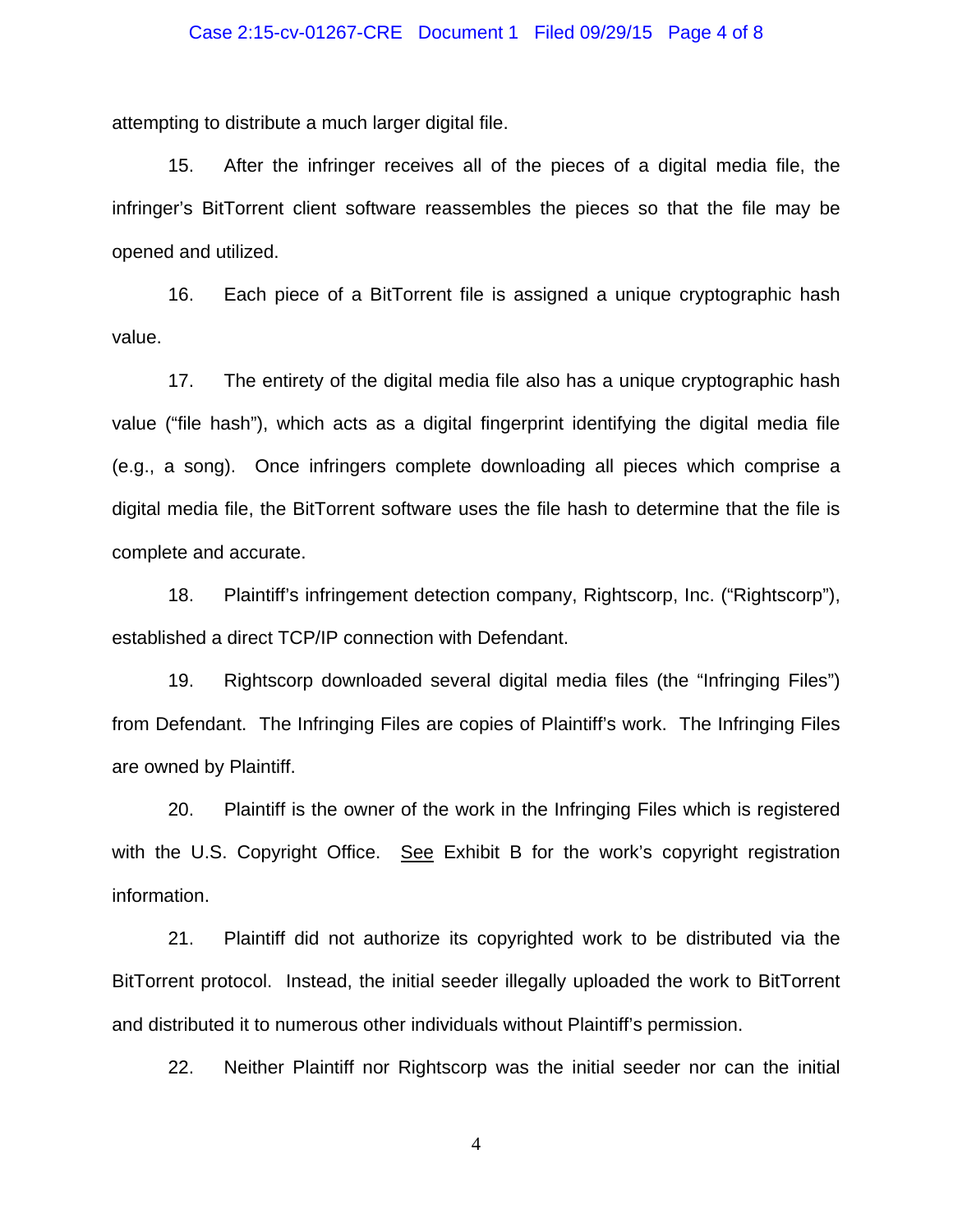#### Case 2:15-cv-01267-CRE Document 1 Filed 09/29/15 Page 5 of 8

seeder be identified.

23. Defendant distributed all of the pieces of the Infringing Files allowing others to assemble them into a playable audio file.

24. Rightscorp downloaded a full copy of the Infringing Files and reviewed them. Rightscorp further reviewed the original works and confirmed that the Infringing File are identical to the corresponding original works.

25. At no time did Rightscorp upload Plaintiff's copyrighted content to any other BitTorrent users.

26. Although there are multiple infringing transactions from Defendant's IP address, the most recent infringing transaction recorded by Rightscorp (as of the date of this filing) is set forth on Exhibit A.

27. Exhibit B lists the registration number, registration date, and date of first publication for the work.

28. Each infringing transaction between Defendant's IP address and Rightscorp is recorded in a video and a BitTorrent log file. Here, the video recording is of a transaction between the infringer's computer and Rightscorp's computer. Through each transaction, Defendant distributed a piece of the Infringing File. The video and BitTorrent log file shows Defendant's IP address, and the pieces that were distributed. Rightscorp's operator plays a portion of the files downloaded from the Defendant's computer in the video immediately after they have been downloaded.

29. Rightscorp sent Defendant 112 notices via Defendant's ISP Comcast from June 15, 2015 to June 17, 2015 demanding that Defendant stop illegally distributing Plaintiff's work.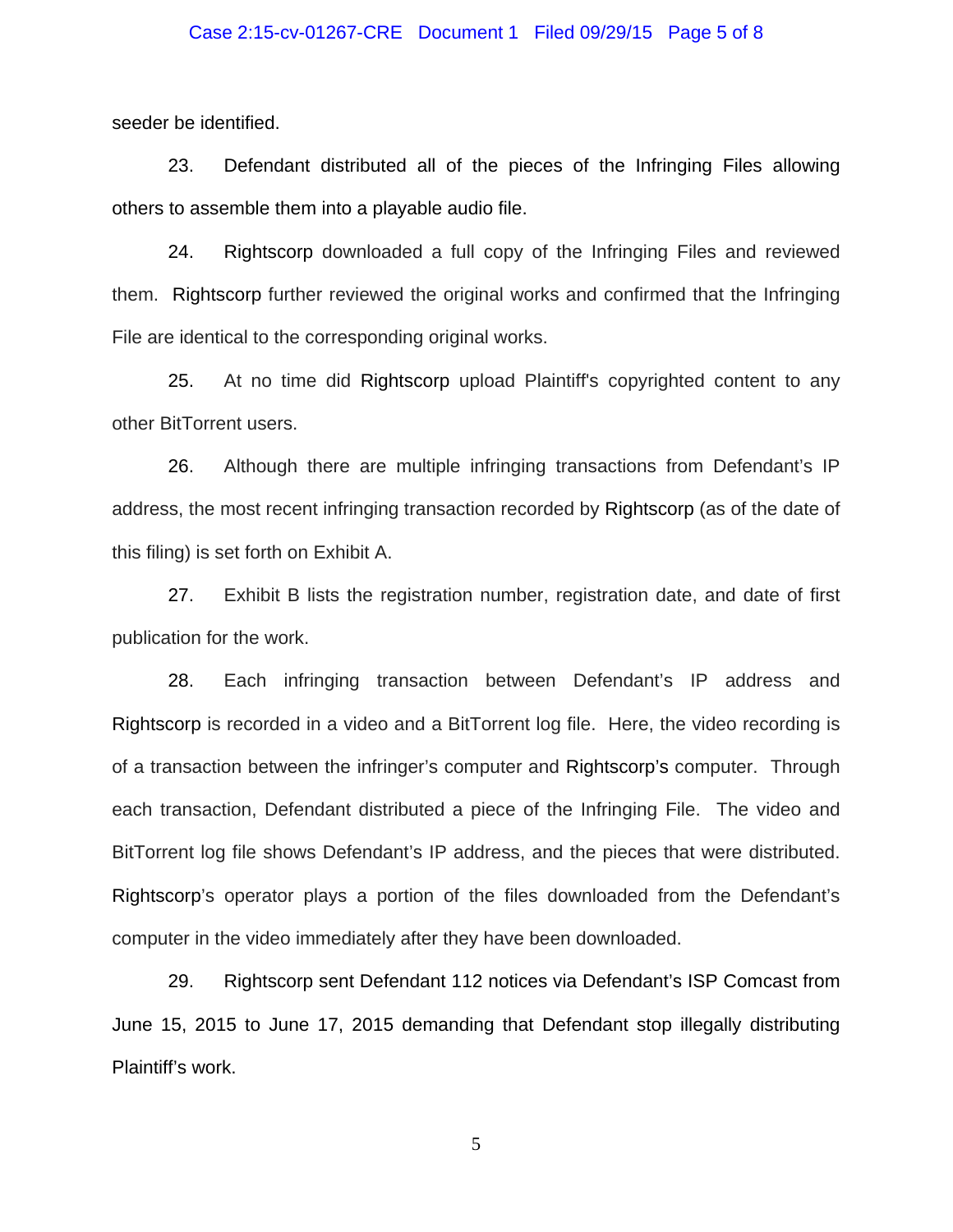#### Case 2:15-cv-01267-CRE Document 1 Filed 09/29/15 Page 6 of 8

30. Defendant ignored each and every notice and continued to illegally distribute Plaintiff's work.

### **Miscellaneous**

31. All conditions precedent to bringing this action have occurred or have been waived.

32. Plaintiff has retained counsel and is obligated to pay said counsel a reasonable fee for its services.

### **COUNT I Direct Infringement Against Defendant**

33. The allegations contained in paragraphs 1-33 are hereby re-alleged as if fully set forth herein.

34. Plaintiff is the owner of the copyright which covers an original work of authorship.

35. By using BitTorrent, Defendant copied and distributed the constituent elements of the copyrighted work.

36. Plaintiff did not authorize, permit or consent to Defendant's distribution of its work.

37. As a result of the foregoing, Defendant violated Plaintiff's exclusive right

to:

A. Reproduce the work in copies, in violation of 17 U.S.C. §§ 106(1) and 501;

B. Redistribute copies of the work to the public by sale or other transfer of ownership, or by rental, lease or lending, in violation of 17 U.S.C. §§ 106(3) and 501;

C. Perform the copyrighted work, in violation of 17 U.S.C. §§ 106(4) and 501,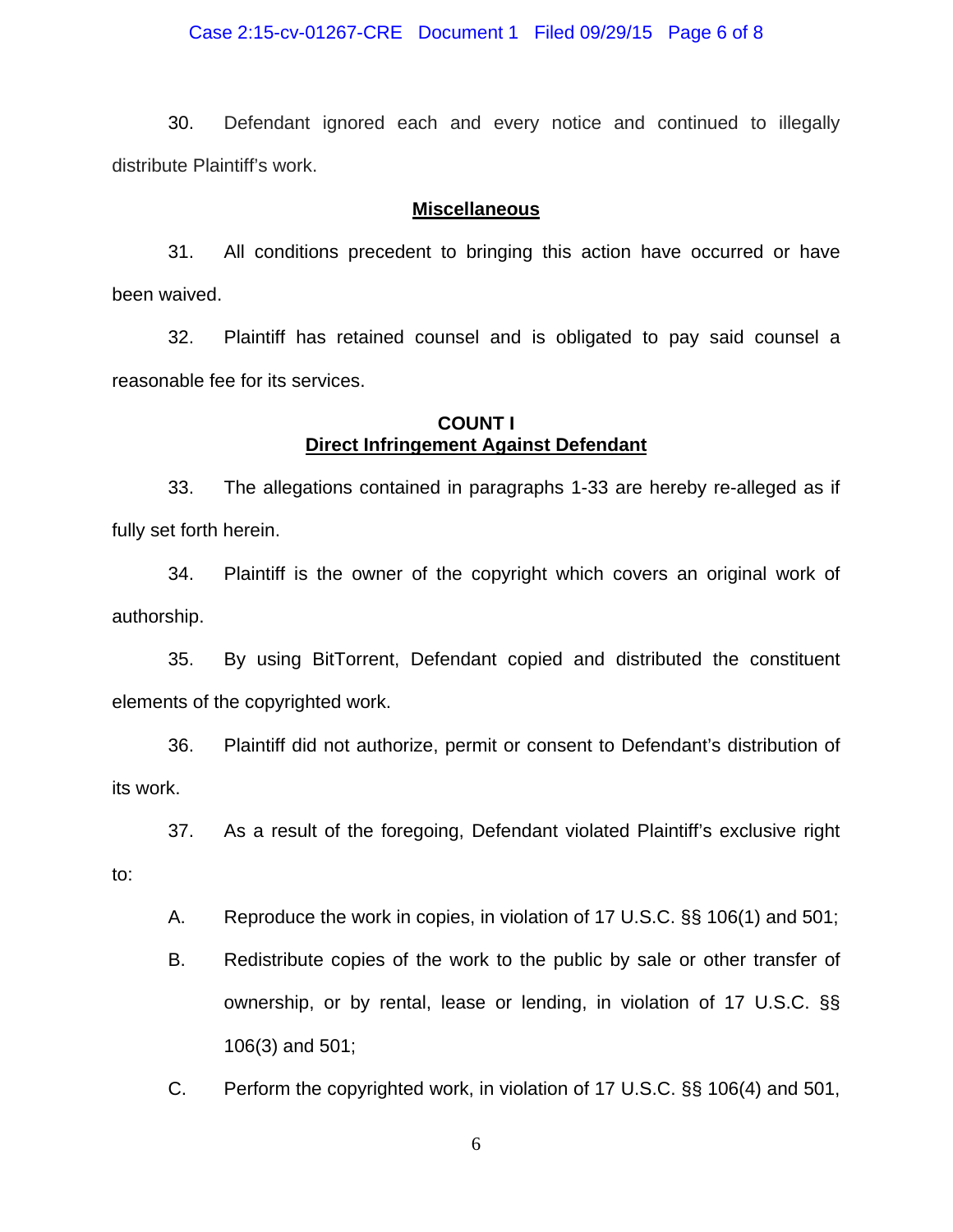by showing the work's images in any sequence and/or by making the sounds accompanying the work audible and transmitting said performance of the work, by means of a device or process, to members of the public capable of receiving the display (as set forth in 17 U.S.C. § 101's definitions of "perform" and "publically" perform); and

D. Display the copyrighted work, in violation of 17 U.S.C. §§ 106(5) and 501, by showing individual images of the work nonsequentially and transmitting said display of the work by means of a device or process to members of the public capable of receiving the display (as set forth in 17 U.S.C. § 101's definition of "publically" display).

38. Defendant's infringements were committed "willfully" within the meaning of 17 U.S.C. § 504(c)(2).

**WHEREFORE**, Plaintiff respectfully requests that the Court:

1. Permanently enjoin Defendant and all other persons who are in active concert or participation with Defendant from continuing to infringe Plaintiff's copyrighted work;

2. At the close of this litigation, Order that Defendant delete and permanently remove the digital media files relating to Plaintiff's work from each of the computers under Defendant's possession, custody or control;

3. At the close of this litigation, Order that Defendant delete and permanently remove the infringing copies of the work Defendant has on computers under Defendant's possession, custody or control;

4. Award Plaintiff statutory damages per infringed work pursuant to 17